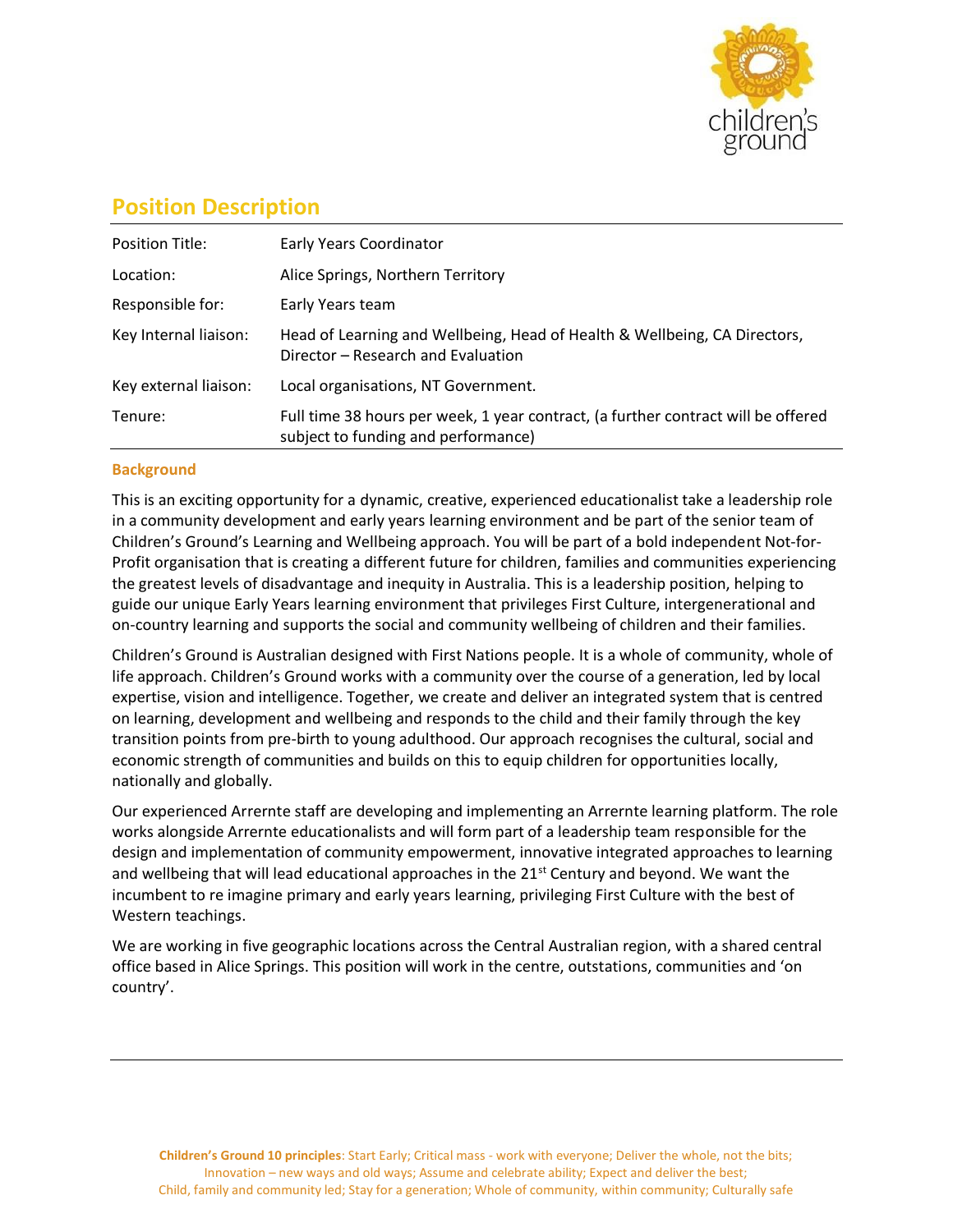# **Key Responsibilities**

Leadership, Planning and Strategy

- a) Under direction and support from the Head of Learning and Wellbeing, CA Directors and Arrernte leadership oversee the implementation of the learning and wellbeing platform for Children's Ground Central Australia
- b) Be a dynamic, visionary, passionate and empathic leader for staff and local users
- c) Ensure local users are key strategic advisors in program development and delivery
- d) Build and protect the cultural, ethical, and corporate social responsibility of Children's Ground.

Local Community Agency and respect for local cultural knowledge and life

- a) Meet regularly with local First Nations people and elders to discuss local aspirations, to inform the teams directions and responsibilities
- b) Liaise with local First Nations people in relation to the teams activities to ensure that our operations actively promote local cultural knowledge and practice and do not undermine cultural authority
- c) Work with the Ingkerrekele Arntarnte-areme (Governance Committee) to strategise, articulate and plan the learning platform and delivery
- d) Encourage and support all Aboriginal families, valuing their ideas, strategies and aspirations.

Learning and Wellbeing

- a) Under direction of the Head of Learning and Wellbeing and alongside the Early Years team implement an innovative, dynamic, high-quality Learning, Wellbeing and Development Platform for Central Australia
- b) Ensure children are supported in a rich creative, cultural and academic landscape that engages their sensibilities
- c) Work with Children's Ground practitioners across each area (family health, community development, creative arts etc.) to create an intergenerational environment and oversight an integrated learning platform that includes extended hours and engages a range of key specialists e.g. health, creative arts, social and emotional wellbeing, music and digital media
- d) Oversight development and maintenance of individualised learning plans for each child that are developed with their family and include regular conversations and involvement of family
- e) With the assistance of first-language speakers, observe and document each student's growth in cultural knowledge, and progress across cognitive, creative, physical, social, and emotional domains
- f) Maintain safe physical learning environments
- g) Align practice with National policy and international leading practice.

Staff management and support

- a) With the support of the Heald of Learning and Wellbeing, assist in the recruitment, management and training and development of Learning and Wellbeing staff
- b) Provide supervision, training, mentoring and support to staff in the Early Years Learning and Wellbeing team
- c) With the Head of Learning and Wellbeing assist in managing human resource matters as they arise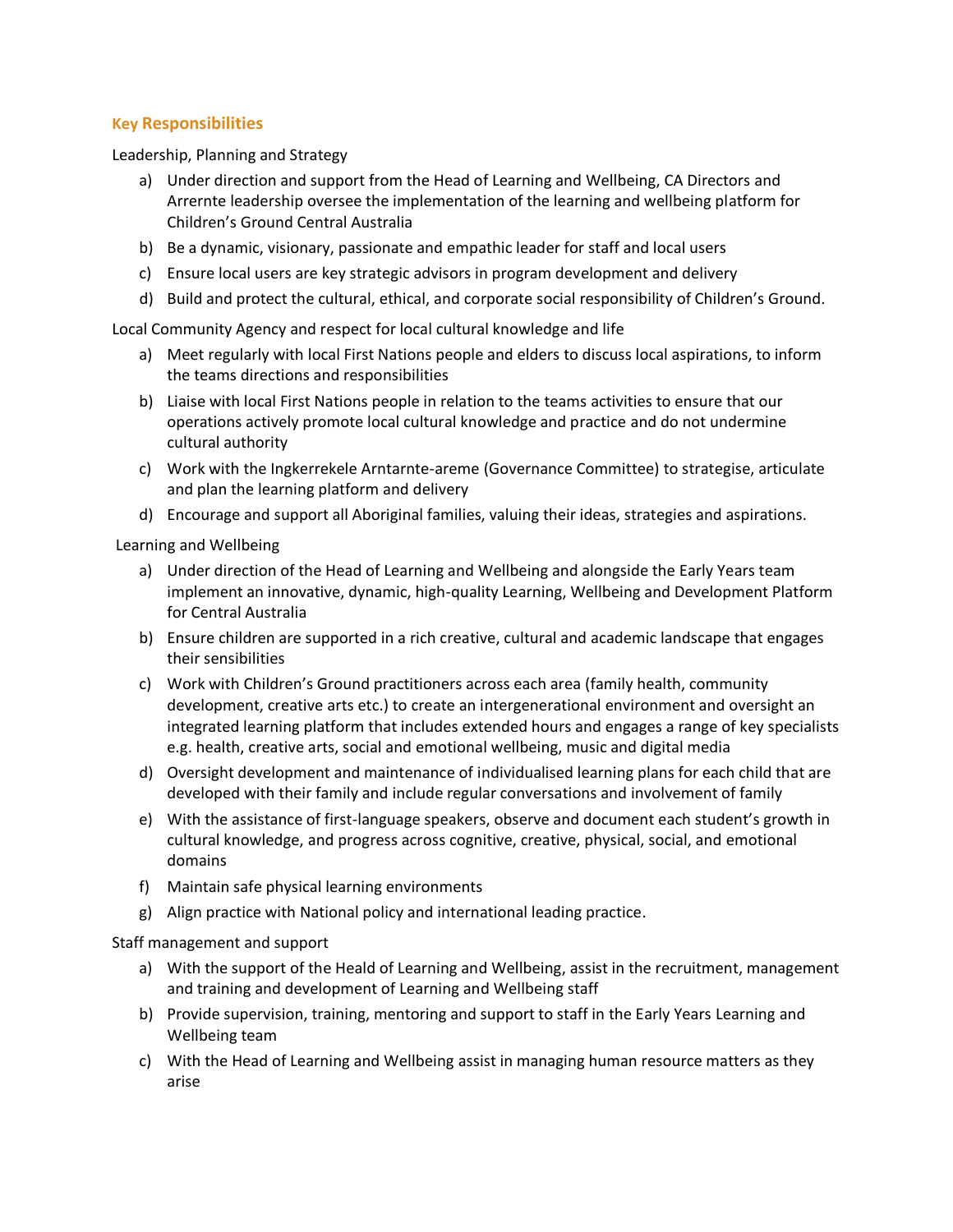Quality & Risk Management

- a) Ensure all programs are delivered with quality and integrity
- b) Ensure risk management policies and systems are up to date
- c) Operate within the requirements of Children's Ground philosophies, policies and procedures as well as regulatory requirements
- d) Ensure compliance with early years frameworks and standards of learning for children aged 0‐8
- e) Ensure compliance with educational regulations, relevant laws standards and practice.

Financial accountability and resource management

a) With the Director budget and manage the resources for the Learning and Wellbeing area.

Evaluation, monitoring and data systems management

- a) With the Director Evaluation, CA Directors and other staff as appropriate, ensure data systems and collection are integrated into practice
- b) Monitor program quality and performance against key outcome indicators
- c) Support local staff and community to be trained in community led monitoring and evaluation
- d) Contribute as needed to the embedding and integrity of the 25-year longitudinal evaluation.

Communications & Partnerships

- a) Work closely with relevant organisations to ensure the development of a consistent learning and wellbeing approach across generations
- b) Coordinate joint learning initiatives with relevant organisations and schools
- c) Develop and manage productive relationships with stakeholders relevant to Early Years Learning and Wellbeing and education
- d) Contribute to the documentation and communications of Learning and Wellbeing
- e) Provide a quarterly report on progress to the Head of Learning and Wellbeing including written and visual documentary form.

Children's Ground

- a) Be a positive, innovative and active member of Children's Ground
- b) Contribute to strategic planning, organisational development, management work plans & policy
- c) Support a strong, connected, respectful and supportive organisation
- d) Actively work towards learning Arrernte, so as to be able to use in basic conversation with the community
- e) Participate in professional development programs offered by Children's Ground
- f) Undertake other tasks as requested to support the delivery of Children's Ground Central Australia.

## Additional duties

The Early Years Coordinator shall:

- a) observe and carry out all lawful directions in relation to the performance of the duties and functions under this Contract;
- b) disclose any financial or other interest relating to the business of Children's Ground in accordance with the Act or which conflicts or may conflict with the discharge of the duties or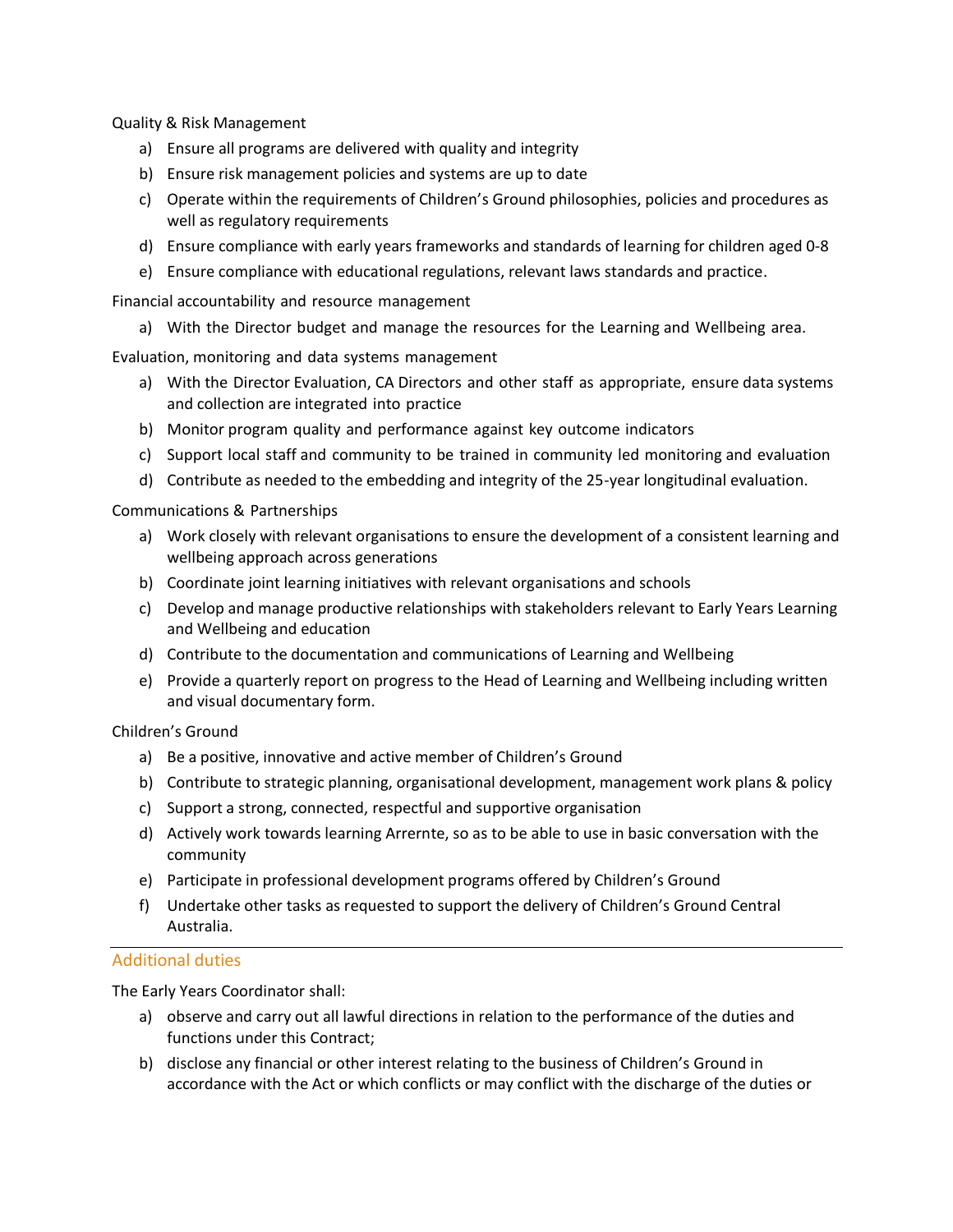functions of the office and comply with any reasonable direction given by the Employer in respect of that interest; and

c) devote the whole of their professional effort to their employment and not hold any position or take on any activities, which may in any way be seen to conflict with the Learning team's duties or functions under this Contract unless approved by Children's Ground Ltd.

#### Location And Hours Worked

This is a full time position and will be based at Children's Ground Alice Springs hub (2 South Terrace). Delivery will include mobile, outstation and on country learning across our three sites.

## Key Selection Criteria

The key selection criteria for the position of Senior Early Years Educator are:

- Degree or recognised qualification in Early Years Education (Eligibility for registration as a teacher in NT)
- Minimum 5 years teaching experience
- Experience organising a learning environment that suits different ages and abilities (multi-aged class)
- Experience teaching children who are learning English as a Second Language
- An innovative educator with experience in curriculum and resource development
- Experience with First Nation communities and a deep understanding of the key challenges facing First Nation Peoples, and the strengths of First Nations Peoples
- Experience and passion for quality innovative learning and wellbeing environments
- Excellent communication skills, both verbally and written
- Strong people skills and a collaborative worker team work, facilitation, supervision, liaison
- Ability to work flexibly and creatively in a demanding NGO environment
- A current full driver's license with Light Rigid endorsement, or willingness to obtain.

#### Work Health & Safety

This role will require an active person who is capable of working regularly in outdoor conditions and can cope with sitting, standing and moving around in outdoor settings, including getting in and out of motor vehicles. The role will involve regular bending and lifting as part of working with children aged  $0 - 8$ years.

#### Desirable Attributes

The following attributes are desirable but not essential:

- Five Years' experience in a leadership role in education
- An appreciation or experience of dynamic alternative education approaches such as: immersion schooling, bilingual educational, Montessori or Steiner
- Experience working in a start-up environment with implementation of processes and systems from scratch

#### Personal Attributes

• Confidence with creative arts including drama, music, arts and imagination